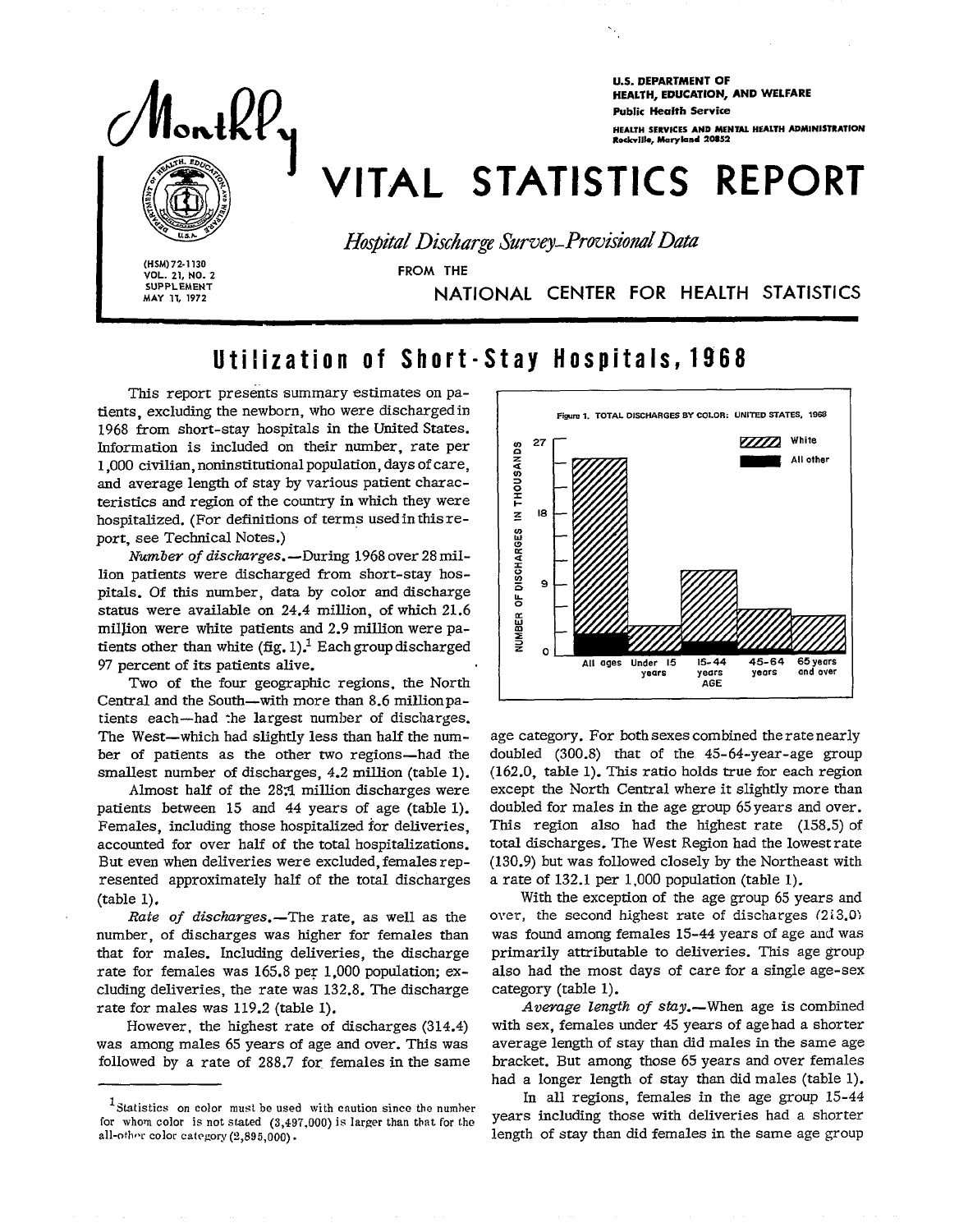[Excludes newborn]

|                                                                                                                                    | Geographic region                                                   |                                          |                                         |                                            |                                  |                                         |                                              |                                 |                                             |                                 |  |
|------------------------------------------------------------------------------------------------------------------------------------|---------------------------------------------------------------------|------------------------------------------|-----------------------------------------|--------------------------------------------|----------------------------------|-----------------------------------------|----------------------------------------------|---------------------------------|---------------------------------------------|---------------------------------|--|
| Sex and age                                                                                                                        | A11<br>regions                                                      | North-<br>east                           | North<br>Central                        | South                                      | West                             | A11<br>regions                          | North-<br>east                               | North<br>Central                | South                                       | West                            |  |
| BOTH SEXES <sup>1</sup>                                                                                                            |                                                                     | Discharges in thousands                  |                                         |                                            |                                  | Rate of discharges per 1,000 population |                                              |                                 |                                             |                                 |  |
| All $\text{ages}^2$ ---------------                                                                                                | 28,070                                                              | 6,279                                    | 8,679                                   | $8,872$                                    | 4,241                            | 143.7                                   | 132.1                                        |                                 | $158.5$   146.3   130.9                     |                                 |  |
| Under 15 years --------------<br>15-44 years-------------------<br>45-64 years------------------<br>65 years and over------------- | 3,988<br>12,036<br>$\begin{bmatrix} 6, 517 \\ 5, 520 \end{bmatrix}$ | 862<br>2,669<br>1,504<br>1,242           | 1,327<br>$\frac{3,631}{1,951}$<br>1,767 | 1,246<br>3,868<br>2,039<br>1,715           | 553<br>1,868<br>1,024<br>796     | 67.1<br>155.8<br>162.0<br>300.8         | 63.6<br>144.8<br>139.7<br>259.2              | 79.2<br>170.3<br>172.0<br>332.3 | 65.5<br>157.9<br>174.7<br>314.2             | 54.5<br>143.5<br>158.5<br>285.9 |  |
| MALE                                                                                                                               |                                                                     |                                          |                                         |                                            |                                  |                                         |                                              |                                 |                                             |                                 |  |
| All $\text{ages}^3$ -----------------                                                                                              | 11,204                                                              | 2,494                                    | 3,471                                   | 3,534                                      | 1,705                            | 119.2                                   | 109.8                                        | 130.6                           | 122.0                                       | 108.4                           |  |
| Under 15 years----------------<br>15-44 years------------------<br>45-64 years-------------------<br>65 years and over------------ | 2,239<br>$\frac{3}{3}$ , 364<br>3, 111<br>2,486                     | 496<br>705<br>731<br>561                 | 745<br>1,007<br>921<br>797              | 688<br>1,111<br>974<br>759                 | 310<br>541<br>484<br>370         | 74.0<br>91.9<br>162.0<br>314.4          | 71.8<br>80.8<br>144.3<br>278.4               | 87.3<br>98.2<br>168.3<br>343.1  | 71.3<br>96.9<br>177.3<br>322.5              | 59.9<br>87.5<br>153.2<br>303.5  |  |
| FEMALE<br>(Including Deliveries)                                                                                                   |                                                                     |                                          |                                         |                                            |                                  |                                         |                                              |                                 |                                             |                                 |  |
| All $\text{ages}^2$ ----------------                                                                                               | 16,801                                                              | 3,770                                    | 5,138                                   | 5,315                                      | 2,529                            | 165.8                                   | 151.8                                        | 184.3                           | 167.8                                       | 151.6                           |  |
| Under 15 years---------------<br>15-44 years------------------<br>45-64 years------------------<br>65 years and over------------   | 1,739<br>8,654<br>3,389<br>3,015                                    | 365<br>1,958<br>769<br>677               | 579<br>2,618<br>1,025<br>965            | $554$<br>2,753<br>1,057<br>949             | 241<br>1,325<br>538<br>425       | 59.6<br>213.0<br>161.1<br>288.7         | 54.9<br>201.8<br>135.0<br>243.7              | 70.5<br>236.6<br>174.6<br>321.8 | 59.2<br>211.2<br>171.2<br>305.7             | 48.5<br>193.8<br>163.3<br>271.2 |  |
| <b>FEMALE</b><br>(Excluding Deliveries)                                                                                            |                                                                     |                                          |                                         |                                            |                                  |                                         |                                              |                                 |                                             |                                 |  |
| All $\text{ages}^2$ ----------------                                                                                               | 13,455                                                              | 2,952                                    | 4,145                                   | 4,339                                      | 2,019                            | 132.8                                   | 118.9                                        |                                 | $147.2$   137.0                             | 121.0                           |  |
| Under 15 years----------------<br>15-44 years------------------<br>45-64 years-----------------<br>65 years and over------------   | 1,726<br>$\begin{bmatrix} 5,327 \\ 3,383 \\ 3,015 \end{bmatrix}$    | 363<br>1,145<br>767<br>6771              | 575<br>1,580<br>1,024<br>965            | 548<br>1,786<br>1,054<br>949 i             | 240<br>816<br>537<br>425         | 59.1<br>131.1<br>160.8<br>288.7         | 54.5<br>118,0<br>134.7<br>$243.7 \downarrow$ | 70.0<br>142.7<br>$174.4$        | 58.6<br>137.0<br>170.8<br>321.8 305.7 271.2 | 48.3<br>119.4<br>163.0          |  |
| BOTH SEXES <sup>?</sup>                                                                                                            |                                                                     |                                          | Days of care in thousands               |                                            |                                  |                                         |                                              | Average length of stay in days  |                                             |                                 |  |
| All $\text{ages}^2$ --------------                                                                                                 |                                                                     | 237,201    62,308                        |                                         | 76,076   68,871   29,946                   |                                  | 8.5 <sub>1</sub>                        | 9.9                                          | 8.8                             | 7.8                                         | 7.1                             |  |
| Under 15 years---------------<br>15-44 years------------------<br>45-64 years------------------<br>65 years and over-------------  | 19,999<br>73,713<br>65,014<br>78,400                                | 4,841<br>18,481<br>17,650<br>21,317      | 6,876<br>23, 242<br>20,077<br>25,867    | $\frac{6,142}{22,381}$<br>13,522<br>21,785 | 2,140<br>9,610<br>8,755<br>9,431 | 5,0<br>6.1<br>10.0<br>14.2              | 5,6<br>6.9<br>11.7<br>17.2                   | 5.2<br>6.4<br>10.3<br>14.6      | 4.9<br>5.8<br>9.1<br>12.7                   | 3,9<br>5.1<br>8,6<br>11.9       |  |
| MALE                                                                                                                               |                                                                     |                                          |                                         |                                            |                                  |                                         |                                              |                                 |                                             |                                 |  |
| All ages <sup>2</sup> -----------------                                                                                            | 100,961                                                             | 26,757                                   |                                         | $31,962$   29,230                          | 13,011                           | 9.0                                     | 10.7                                         | 9.2                             | 8.3                                         | 7.6                             |  |
| Under 15 years----------------<br>15-44 years------------------<br>45-64 years------------------<br>65 years and over------------  | 11,595<br>24,610<br>31,028<br>33,693                                | 2,839<br>6,138<br>8,750<br>9,023         | 4, 129<br>7, 319<br>9, 355<br>11,153    | 3,465<br>7,705<br>8,818<br>9,223           | 1,162<br>3,448<br>4,105<br>4,294 | 5.2<br>7.3<br>10.0<br>13.6              | 5.7<br>8.7<br>12.0<br>16,1                   | 5.5<br>7.3<br>10.2<br>14.0      | 5.0<br>6.9<br>9,0<br>12.2                   | 3.8<br>6,4<br>8.5<br>11.6       |  |
| FEMALE<br>(Including Deliveries)                                                                                                   |                                                                     |                                          |                                         |                                            |                                  |                                         |                                              |                                 |                                             |                                 |  |
| All $\text{ages}^2$ ----------------                                                                                               | 135,650                                                             | 35,410                                   | 43,899                                  | 39,458                                     | 16,883                           | 8,1                                     | 9.4                                          | 8.5                             | 7.4                                         | 6,7                             |  |
| Under 15 years---------------<br>15-44 years------------------<br>45-64 years ------------------<br>65 years and over------------  | $8,371$<br>$48,934$<br>$33,817$<br>44,501                           | $1,995$<br>$12,300$<br>$8,872$<br>12,241 | $2,736$<br>15,862<br>10,662<br>14,629   | 2,666<br>14,636<br>9,639<br>12,505         | 974<br>6,135<br>4,644<br>5,126   | 4.8<br>5.7<br>10.0<br>14.8              | 5,5<br>6.3<br>11.5<br>18.1                   | 4.7<br>6.1<br>10,4<br>15,2      | 4.8<br>5.3<br>9.1<br>13.2                   | 4.0<br>4.6<br>8.6<br>12.1       |  |
| FEMALE<br>(Excluding Deliveries)                                                                                                   |                                                                     |                                          |                                         |                                            |                                  |                                         |                                              |                                 |                                             |                                 |  |
| All $\text{ages}^2$ -----------------                                                                                              | 121,321                                                             | 31,377                                   | 39,150                                  | 35,756                                     | 15,037                           | 9.0                                     | 10.6                                         | 9.4                             | 8.2                                         | 7.4                             |  |
| Under 15 years---------------<br>$15-44$ years------------------<br>45-64 years------------------<br>65 years and over------------ | 8,318<br>34,685<br>33,789<br>44,501                                 | 1,985<br>8,286<br>8,863<br>12,241        | 2,720<br>11,135<br>10,657<br>14,629     | $2,643$<br>10,969<br>9,628<br>12,505       | 971<br>4, 295<br>4,640<br>5,126  | 4.8<br>6.5<br>10.0<br>14.8              | 5.5<br>7.2<br>11.6<br>18.1                   | 4.7<br>7.0<br>10.4<br>15.2      | 4.8<br>6.1<br>9.1<br>13.2                   | 4.0<br>5.3<br>8.6<br>12.1       |  |

—-— .

 $_{2}^{\rm 3}$ Includes data for which sex was not stated.<br>"Includes data for which age was not stated.

 $\equiv$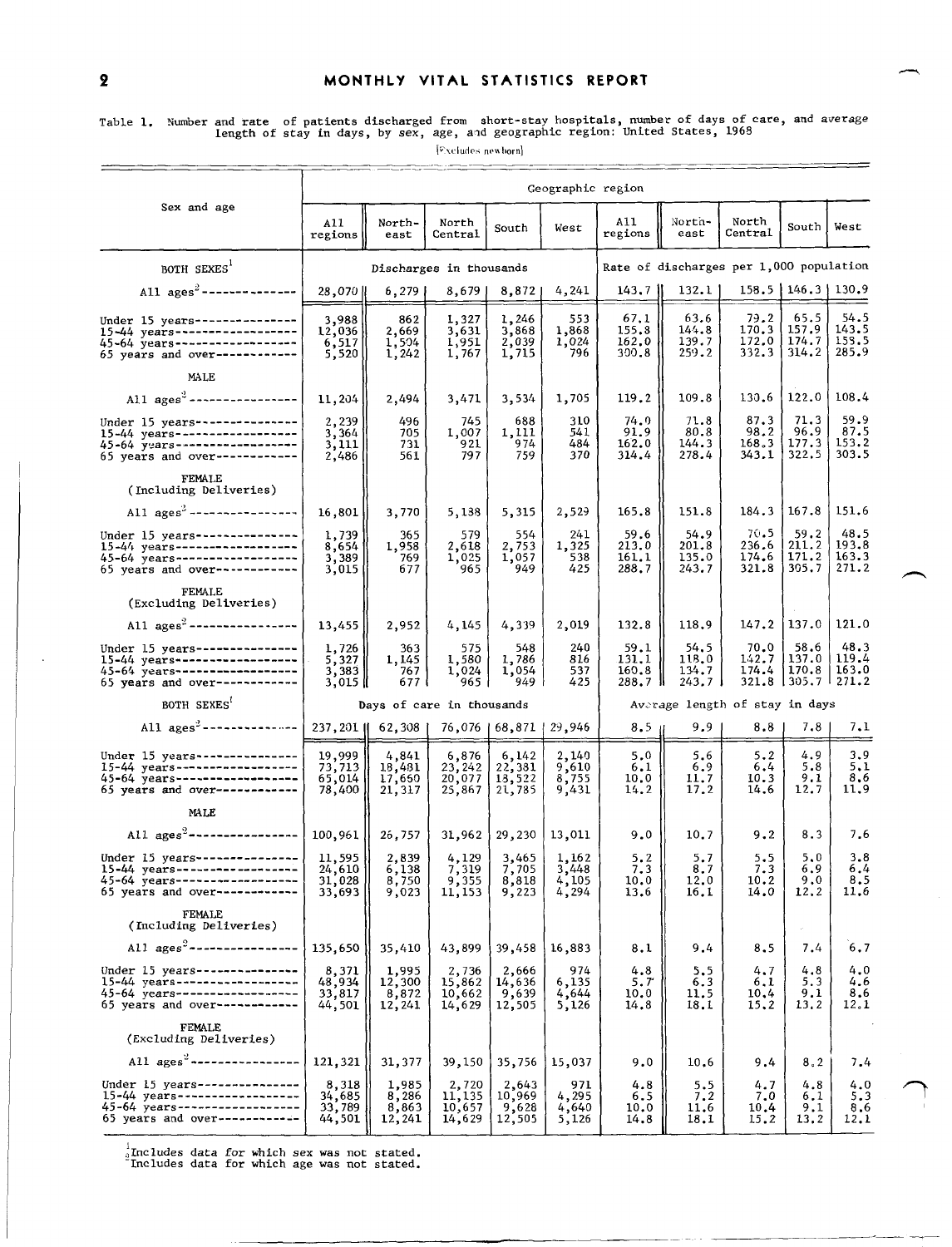without deliveries. The Northeast Region'stotal average length of stay(9.9 days) was the longest of all the regions for all age-sexcategories, whereas theWest's was the shortest  $(7.1$  days, table 1).

Average length of stay increased with age from5 days for persons under age  $15 \text{ to } 14.2$  days for persons aged 65 andover (table 1). This was true whether the patients were discharged alive or dead, except forthe category "all other" patients discharged alive under 15 years of age (table 2). However, the average length of stay for patients discharged dead (14.8 days) was almost twice that for patients discharged alive (8.2 days).

Of patients discharged alive, all other patients averaged almost a half day longer stay (8.7 days) than did white patients  $(8.3 \text{ days})$ . Within age groups, white patients 15-44 years of age stayed just over half a day less than all other patients in the same age group. For the remaining age groups, white patients stayed from  $2.3$  to  $2.6$  days less than all other patients in the same age groups.

Among patients discharged dead, all other patients averaged more than half a day shorter stay  $(14.3 \text{ days})$ than did white patients (15.0 days). The most striking difference was among deceased patients under age 15; all other patients averaged a stay of 5.2 days while white patients averaged a stay of 10 days (table 2, fig. 2).

*Diagnoses.*-There was a total of 47.4 million diagnoses (table 4). Since each of the 28.1 million discharges had at least one diagnosis, $2$  there were 28.1 million first-listed diagnoses (tables 3,4). Therefore, the average number of diagnoses was 1.7 for each period of hospitalization. The largest single diagnostic category for both first-listed and all-listed diagnoses was that for obstetrical conditions. Following this



<sup>2</sup>It appears reasonable to assume that in patients with multiple diagnoses the first-listed diagnosis was probably the primary cause of hospitalization.

— !

**Table 2. Number** of patients discharged from short-stay hospitals, days of care, and average length of stay in days, by discharg status, **color,** and age: United States, 1968

[Excludes newborn]

| Discharge status,<br>color, and age                                                              | Number<br>οf<br>dis-<br>charges      | Days<br>οf<br>care                   | Average<br>length<br>of stay |
|--------------------------------------------------------------------------------------------------|--------------------------------------|--------------------------------------|------------------------------|
|                                                                                                  |                                      | In thous ands                        | In days                      |
| All dis-<br>charges <sup>1</sup> –                                                               |                                      | 28,070   237,201                     | 8.5                          |
| Under 15 years----<br>15-44 years-------<br>45-64 years-------<br>65 years and over-             | 3,988<br>12,036<br>$6, 517$<br>5,520 | 19,999<br>73,713<br>65,014<br>78,400 | 5.0<br>6,1<br>10.0<br>14.2   |
| Discharged<br>alive $^2$ --                                                                      | 27,086                               | 223,294                              | 8.2                          |
| White $3$ -------                                                                                | 20,882                               | 172,709                              | 8.3                          |
| Under 15 years----<br>15-44 years-------<br>45-64 years-------<br>65 years and over-             | 2,962<br>8,873<br>5,030<br>4,011     | 14,137<br>53,498<br>48,753<br>56,277 | 4.8<br>6.0<br>9.7<br>14.0    |
| All other---                                                                                     | 2,798                                | 24,224                               | 8.7                          |
| Under $15$ years----<br>$15-44$ years -------<br>45-64 years-------<br>65 years and over-        | 460<br>1,586<br>466<br>285           | 3,299<br>10,528<br>5,753<br>4,640    | 7.2<br>6.6<br>12.3<br>16.3   |
| Discharged<br>dead <sup>2</sup> ----                                                             | 860                                  | 12,746                               | 14.8                         |
| $White---$                                                                                       | 673                                  | 10,099                               | 15.0                         |
| Under $15$ years----<br>15-44 years-------<br>45-64 years-------<br>65 years and over-           | 14<br>42<br>171<br>444               | 142<br>592<br>2,471<br>6,892         | 10.0<br>13.9<br>14.4<br>15.5 |
| All other-----                                                                                   | 97                                   | 1,382                                | 14.3                         |
| Under $15$ years ----<br>$15 - 44$ years-------<br>$45 - 64$ years -------<br>65 years and over- | 6<br>13<br>33<br>45                  | 29<br>160<br>468<br>724              | 5.2<br>11, 9<br>14.1<br>16.3 |

 $<sup>1</sup>$  Includes data for which age, color, and/or</sup> discharge status was not stated.

 $2$ Includes data for which color and/or age

was not stated.<br> $^3$ Includes data for which age was not stated.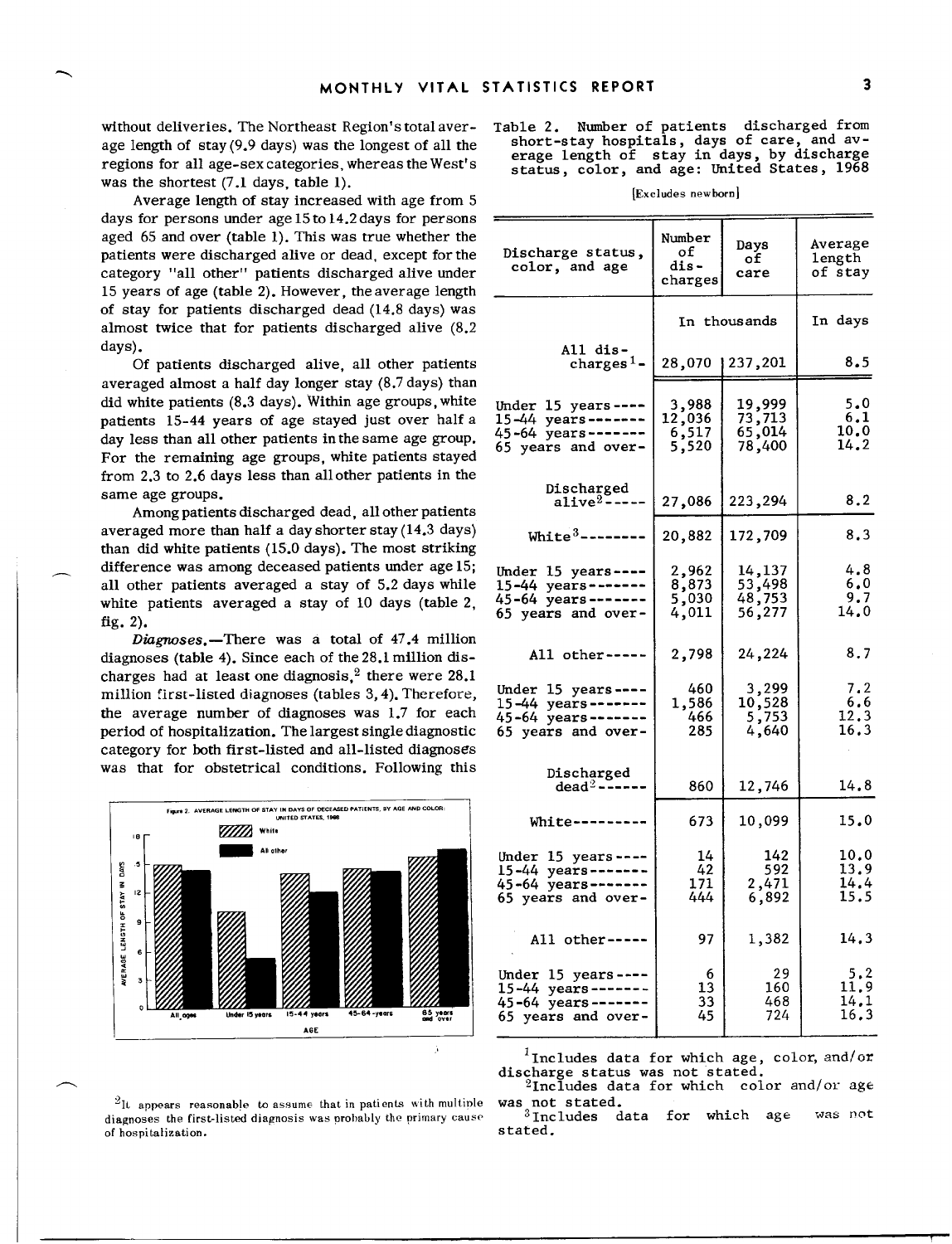|                                                                                                                                                                                                                    | First-listed diagnoses                             |                                   |                                                      |                                          |                            |                                   | All-listed<br>diagnoses                            |               |  |
|--------------------------------------------------------------------------------------------------------------------------------------------------------------------------------------------------------------------|----------------------------------------------------|-----------------------------------|------------------------------------------------------|------------------------------------------|----------------------------|-----------------------------------|----------------------------------------------------|---------------|--|
| Diagnostic category                                                                                                                                                                                                | Number<br>in<br>thou-<br>s ands                    | A11<br>ages                       | Under<br>15<br>years1                                | $15 - 44$<br>years                       | $45 - 64$<br>years         | 65<br>years<br>and<br>over        | Number<br>in<br>thou-<br>sands                     | A11<br>ages   |  |
|                                                                                                                                                                                                                    |                                                    |                                   |                                                      | Rank order                               |                            |                                   |                                                    | Rank<br>order |  |
| Digestive system--<br>Respiratory system ---<br>Injuries and other adverse<br>effects of chemical and other                                                                                                        | 3,986<br>3,272                                     | $\frac{1}{2}$                     | $\frac{3}{1}$                                        | $\frac{1}{4}$                            | 1<br>6                     | $\frac{2}{5}$                     | 6,101<br>4,881                                     | 4             |  |
| external causes----------<br>Circulatory system-------------<br>Genitourinary system ---------<br>Malignant and benign neoplasms ----<br>Nervous system and sense organs ---<br>Bones and organs of movement------ | 2,886<br>2,669<br>2,647<br>1,927<br>1,542<br>1,080 | 3<br>4<br>5<br>$\frac{6}{7}$<br>8 | $\mathbf{2}$<br>$\binom{2}{4}$<br>$\frac{9}{5}$<br>8 | $\frac{2}{7}$<br>$\frac{3}{5}$<br>9<br>8 | 5<br>2<br>3<br>4<br>7<br>8 | 6<br>$\frac{1}{7}$<br>4<br>3<br>9 | 4,255<br>5,973<br>5,070<br>3,181<br>2,823<br>2,043 | 52367<br>9    |  |
| Mental, psychoneurotic, and<br>personality disorders---------<br>Allergies, endocrine system,<br>metabolic, and nutritional                                                                                        | 799                                                | 9                                 | (2)                                                  | 6                                        | 10                         | 10                                | 1,508                                              | 10            |  |
| diseases-                                                                                                                                                                                                          | 785                                                | 10                                | 10                                                   | 10 <sup>°</sup>                          | 9                          | 8                                 | 2,337                                              | 8             |  |

Table A. 10 most frequent categories of first-listed and all-listed diagnoses excluding obstetrical conditions: Rank order by age, United States, 1968

<sup>1</sup>Congenital malformations ranked 6th and infective and parasitic diseases ranked 7th in this age group.

 $^2$ This diagnosis was not among the first  $10$  for this age group.

category the 10 most frequently recorded *first-list*e diagnoses, in descending order of magnitude for all age groups combined, are shown in table A.

By age groups, those 15-64 years of age showed digestive system diseasesas thelargestcategoryof first-listed diagnoses.Diseases of the circulatory system, the highest first-listed diagnoses among the oldest age group, gradually decreased in frequency as age decreased. However, the reverse was true for injuries and other adverse effects. Within this category the largest number of discharges was among those under 45 years of age but decreased as age increased.

Nervous system and sense organ diseases were among the first five diagnoses for those under age 15 and for those over 65 years of age, but were not among the top five for those  $15-64$  years of age. Mental illness diagnoses were among the first six diagnoses in frequency only for those aged 15-44 years (table A).

When *all-listed* diagnoses were ranked, the first 10 were the same as those for first-listed diagnoses except that in three cases their rank order changed slightly. Exclusive of obstetrical conditions, diseases of the digestive system remained as the most prevalent diagnoses of all discharged patients (table A).

Patients with a diagnosis of acute coronary occlusion had the longest average length of stay  $(18.8$  days). The rank order for average length of stay by first-listed diagnosis isshown intableB.

Table B. Rank order of average length of stay in days for 7 first-listed diagnoses by body<br>site: United States, 1968

| Diagnostic site                                                                                                       | Average<br>length<br>of stay in<br>days, by<br>rank order |  |
|-----------------------------------------------------------------------------------------------------------------------|-----------------------------------------------------------|--|
| Circulatory system:<br>Acute coronary occlusion------                                                                 | 18.8                                                      |  |
| Nervous system and sense organs:<br>Vascular lesions affecting<br>central nervous system -------                      | 16.6                                                      |  |
| Malignant and benign neoplasms:<br>Malignant---                                                                       | 15.3                                                      |  |
| Genitourinary system:<br>Hyperplasia of prostate -----<br>Injuries and other adverse<br>effects of chemical and other | 14.1                                                      |  |
| external causes:<br>Fractures-------------                                                                            | 13.6                                                      |  |
| Bones and organs of movement:<br>Arthritis----                                                                        | 13.0                                                      |  |
| Displacement of intervertebral<br>disc--                                                                              | 12.9                                                      |  |
|                                                                                                                       |                                                           |  |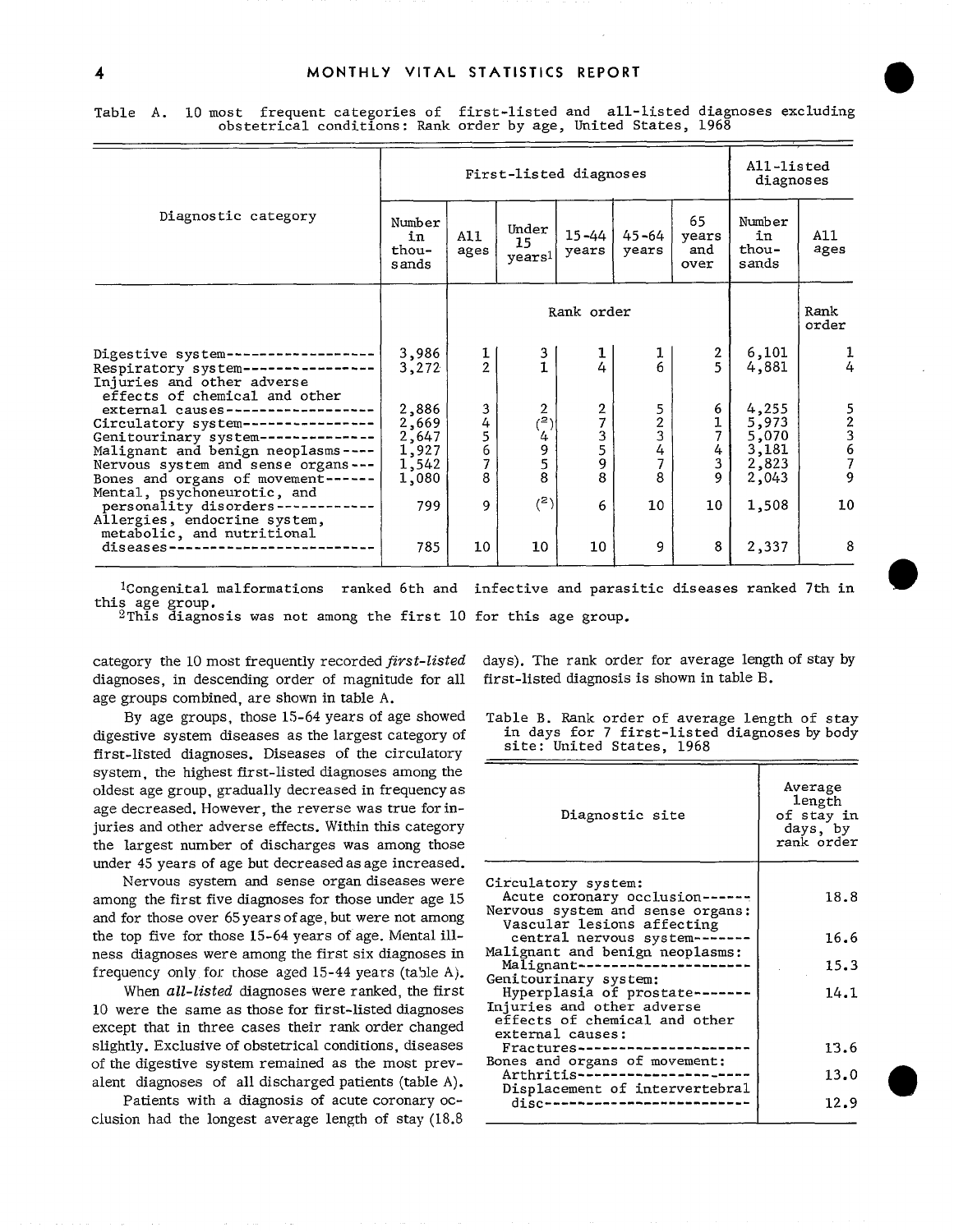**iii)** MONTHLY VITAL STATISTICS REPORT<br>
Table 3. Number of patients discharged from short-stay hospitals, by category of first-listed diagnosis and<br>
age: United States, 1968

[Excludes newborn. Diagnostic groupings and code number inclusions are based on the <u>International Classification of Diseases, Adapted,</u> revised edition. [Becomber 1962] December 1962]

| Diagnostic category                                                                                                                                                                                                                                                        | All.<br>ages <sup>1</sup>                | Under<br>15<br>vears                       | 15-44<br>years                           | 45–64<br>years                          | 65+<br>years                        |
|----------------------------------------------------------------------------------------------------------------------------------------------------------------------------------------------------------------------------------------------------------------------------|------------------------------------------|--------------------------------------------|------------------------------------------|-----------------------------------------|-------------------------------------|
|                                                                                                                                                                                                                                                                            |                                          | Number of patients discharged in thousands |                                          |                                         |                                     |
| All conditions--------------------------                                                                                                                                                                                                                                   | 28,070                                   | 3,988                                      | 12,036                                   | 6,517                                   | 5,520                               |
| Excluding obstetrical conditions---------------------------                                                                                                                                                                                                                | 23,887                                   | 3,970                                      | 7,880                                    | 6,508                                   | 5,520                               |
| Infective and parasitic diseases--------------------------002-138<br>Benign neoplasms and neoplasms of unspecified nature-----210-239                                                                                                                                      | 319<br>1,044<br>883                      | 92<br>18<br>51                             | 135<br>159<br>476                        | 53<br>410<br>281                        | 39<br>456<br>76                     |
| Allergic, endocrine system, metabolic and                                                                                                                                                                                                                                  | 785<br>134<br>385                        | 67<br>32<br>13                             | 222<br>37<br>77                          | 271<br>38<br>140                        | 225<br>27<br>155                    |
| Diseases of blood and blood-forming organs---------------290-299<br>Mental, psychoneurotic, and personality disorders--------300-329<br>Diseases of the nervous system and sense organs----------330-398<br>Vascular lesions affecting central nervous system------330-335 | 175<br>799<br>1,542<br>504<br>217        | 31<br>30<br>232<br>8<br>4                  | 40<br>432<br>261<br>20<br>6              | 41<br>244<br>386<br>120<br>54           | 64<br>93<br>662<br>356<br>153       |
| Diseases of the circulatory system-----------------------400-468<br>Acute coronary occlusion--------------------------------420.1<br>All other diseases of the heart------------400-420.0,420.2-443<br>Hemorrhoids (with and without ulcer)--------------------------461   | 2,669<br>372<br>1,375<br>208             | 64<br>÷<br>20<br>÷                         | 431<br>27<br>115<br>99                   | 966<br>168<br>455<br>89                 | 1,207<br>176<br>785<br>19           |
| Diseases of the respiratory system-----------------------470-527<br>Acute upper respiratory infections--------------------470-475<br>Hypertrophy of tonsils and adenoids--------------------------510<br>Pneumonia (all forms)--------------------------------490-493      | 3,272<br>387<br>1,062<br>704             | 1,550<br>221<br>845<br>288                 | 705<br>86<br>210<br>101                  | 50 L<br>42<br>6<br>131                  | 515<br>37<br>185                    |
| Diseases of the digestive system--------------------------530-587<br>Ulcer of stomach, duodenum, and gastrojejunal ulcer----540-552                                                                                                                                        | 3,986<br>445<br>334<br>502<br>509<br>482 | 535<br>6<br>116<br>124<br>178<br>÷         | 1,367<br>157<br>176<br>120<br>148<br>154 | 1,247<br>179<br>29<br>170<br>102<br>191 | 836<br>103<br>13<br>87<br>80<br>136 |
|                                                                                                                                                                                                                                                                            | 2,647<br>191<br>396                      | 238<br>4                                   | 1,288<br>2<br>282                        | 698<br>55<br>100                        | 422<br>134<br>9                     |
| Deliveries and complications of pregnancy,<br>childbirth, and puerperium-------------------------640-689, Y06-Y07<br>Displacement of intervertebral disc------------------------735                                                                                        | 4,183<br>388<br>1,080<br>263<br>256      | 18<br>66<br>86<br>7<br>$\mathcal{L}$       | 4,156<br>160<br>408<br>44<br>127         | 9<br>101<br>385<br>108<br>111           | 61<br>201<br>105<br>17              |
| Congenital malformations ----------------------------------750-759<br>Injuries and adverse effects of chemical and                                                                                                                                                         | 228                                      | 134                                        | 60                                       | 25                                      | 9                                   |
| All other conditions and special admissions--------------Residual                                                                                                                                                                                                          | 2,886<br>1,034<br>347<br>1,185           | 539<br>196<br>61<br>238                    | 1,306<br>335<br>213<br>430               | 600<br>231<br>57<br>300                 | 439<br>272<br>16<br>216             |

lIncludes data for which age was not stated.

 $c$ fia $\alpha$  $\mathcal{A}$ 

—.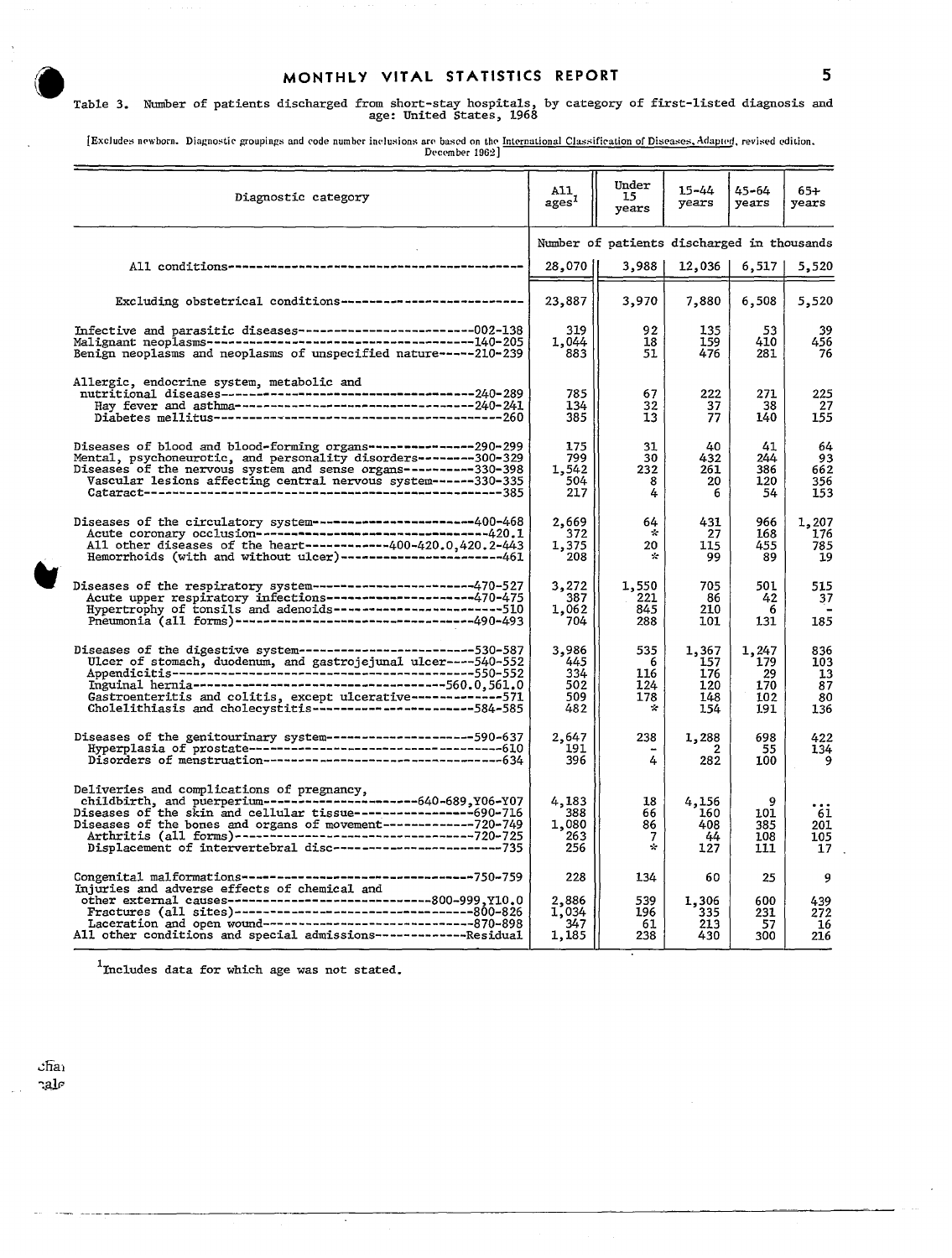$\ddot{\mathbf{6}}$ 

### MONTHLY VITAL STATISTICS REPORT

## Table 4. Number of all-listed and first-listed diagnoses, days of care, and average length of stay for pa-<br>tients discharged from short-stay hospitals, by category of first-listed diagnoses: United States, 1968

[Excludes newborn. Diagnostic groupings and code number inclusions are based on the International Classification of Diseases, Adapted, revised, edition,<br>December 1962]

|                                                                                                                                                                                                                                                                                                                      |                                          | First-listed diagnoses                   |                                                     |                                          |  |
|----------------------------------------------------------------------------------------------------------------------------------------------------------------------------------------------------------------------------------------------------------------------------------------------------------------------|------------------------------------------|------------------------------------------|-----------------------------------------------------|------------------------------------------|--|
| Diagnostic category                                                                                                                                                                                                                                                                                                  | Number of<br>all-listed<br>diagnoses     | Number                                   | Days of<br>care                                     | Average<br>length of<br>stay             |  |
|                                                                                                                                                                                                                                                                                                                      |                                          | In thousands                             |                                                     | In days                                  |  |
|                                                                                                                                                                                                                                                                                                                      | 47,434                                   | 28,070                                   | 237,201                                             | 8.5                                      |  |
| Excluding obstetrical conditions--------------------------                                                                                                                                                                                                                                                           | 42,890                                   | 23,887                                   | 220,026                                             | 9.2                                      |  |
| Infective and parasitic diseases---------------------------002-138<br>Benign neoplasms and neoplasms of unspecified nature-----210-239                                                                                                                                                                               | 572<br>1,644<br>1,537                    | 319<br>1,044<br>883                      | 3,147<br>16,014<br>5,960                            | 9.9<br>15.3<br>6.7                       |  |
| Allergic, endocrine system, metabolic, and nutritional                                                                                                                                                                                                                                                               | 2,337<br>228<br>1,204                    | 785<br>134<br>385                        | 8,158<br>1,108<br>4,719                             | 10.4<br>8.3<br>12.2                      |  |
| Diseases of blood and blood-forming organs---------------290-299<br>Mental, psychoneurotic, and personality disorders--------300-329<br>Diseases of the nervous system and sense organs----------330-398<br>Vascular lesions affecting central nervous system ------330-334                                          | 648<br>1,508<br>2,823<br>847<br>257      | 175<br>799<br>1,542<br>504<br>217        | 1,872<br>9,760<br>17,011<br>8,364<br>1,736          | 10.7<br>12.2<br>11.0<br>16.6<br>8.0      |  |
| Diseases of the circulatory system----------------------400-468<br>Acute coronary occlusion------------------------------420.1<br>All other diseases of the heart-----------400-420.0,420.2-443<br>Hemorrhoids (with and without ulcer)----------------------461                                                     | 5,973<br>441<br>3,596<br>316             | 2,669<br>372<br>1,375<br>208             | 33,961<br>7,001<br>16,874<br>1,479                  | 12.7<br>18.8<br>12.3<br>7.1              |  |
| Diseases of the respiratory system----------------------470-527<br>Acute upper respiratory infections-------------------- - 470-475<br>Hypertrophy of tonsils and adenoids -----------------------510<br>Pneumonia (all forms)---------------------------------490-493                                               | 4,881<br>597<br>1,093<br>1,023           | 3,272<br>387<br>1,062<br>704             | 20,459<br>2,024<br>2,351<br>6,880                   | 6.3<br>5.2<br>2,2<br>9.8                 |  |
| Diseases of the digestive system-------------------------530-587<br>Gastroenteritis and colitis, except ulcerative-------------571<br>Cholelithiasis and cholecystitis ----------------------584-585                                                                                                                 | 6,101<br>627<br>371<br>580<br>641<br>640 | 3,986<br>445<br>334<br>502<br>509<br>482 | 32,868<br>4,762<br>2,278<br>3,590<br>2,634<br>5,327 | 8.2<br>10.7<br>6.8<br>7.2<br>5.2<br>11.0 |  |
| Diseases of the genitourinary system---------------------590-637                                                                                                                                                                                                                                                     | 5,070<br>338<br>519                      | 2,647<br>191<br>396                      | 19,053<br>2,685<br>1,793                            | 7.2<br>14.1<br>4.5                       |  |
| Deliveries and complications of pregnancy,<br>childbirth, and puerperium-----------------------640-689, Y06-Y07<br>Diseases of the skin and cellular tissue------------------690-716<br>Arthritis (all forms)-----------------------------------720-725                                                              | 4,545<br>728<br>2,043<br>732<br>323      | 4,183<br>388<br>1,080<br>263<br>256      | 17,175<br>3,243<br>11,181<br>3,434<br>3,296         | 4.1<br>8,4<br>10.4<br>13.0<br>12.9       |  |
| Injuries and adverse effects of chemical and<br>other external causes ----------------------------800-999, y10.0<br>Fractures (all sites) --------------------------------800-826<br>Laceration and open wound---------------------------870-898<br>All other conditions and special admissions-------------Residual | 412<br>4,255<br>1,244<br>548<br>2,356    | 228<br>2,886<br>1,034<br>347<br>1,185    | 2,127<br>27,084<br>$\frac{14,100}{1,963}$<br>8,130  | 9.3<br>9.4<br>13.6<br>5.7<br>6.9         |  |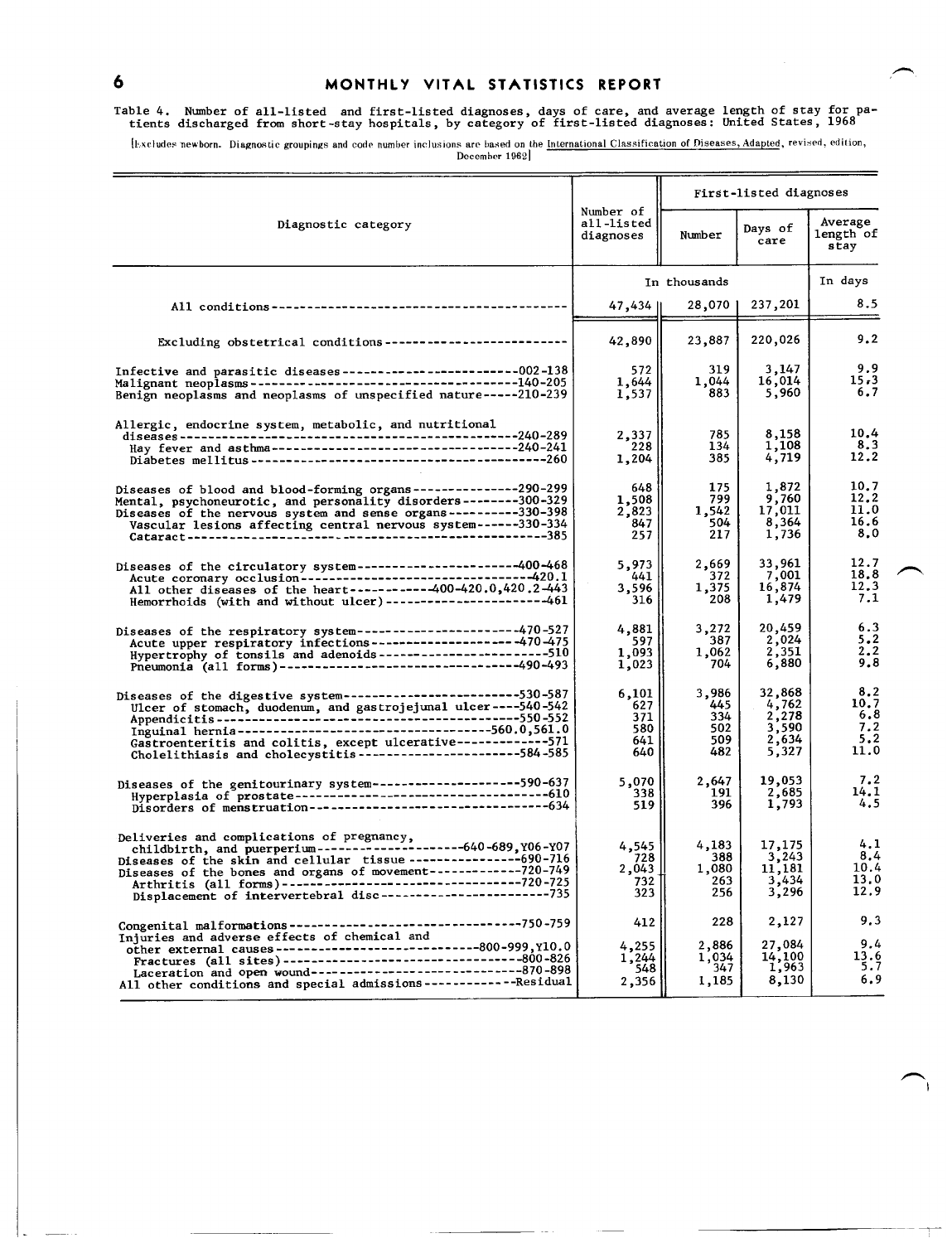## **Technical Notes**

collects data on patients discharged from noninstitutional short-stay hospitals located in the 50 States tiple discharge diagnoses. and the District of Columbia. This report excludes discharges for all Federal hospitals and newborn dividually coded diagnoses listed in all positions on infants. Information for this report was obtained the face sheet of the medical records for patients infants. Information for this report was obtained from a national sample of approximately  $400$  hospitals which furnished data on slightly over 210,000 charge diagnoses. The maximum number for one medical abstracts of hospital discharges. hospitalization period is five.

SAMPLING ERRORS. The estimates presented are subject to sampling error since a sample rather than the entire population has been surveyed. The standard designation was made.<br>errors appropriate for the estimates of the number Obstetrical conditions include deliveries, aborerrors appropriate for the estimates of the number *Obstetrical conditions* include deliveries, abor of discharges are shown in table I and those for days tions, and complications of care are shown in table II. of care are shown in table II.

ROUNDING. Due to rounding, detailed figures within tables may not add to totals. However, all rounded mention of complications. numbers are obtained from computations done on unrounded numbers.  $\qquad \qquad \text{or dead}$  of a patient when discharged.

DEFINITIONS. *Short-stay* hospitals are general and short-term special hospitals that have six beds or Table I. APPROXIMATE STANDARD ERRORS OF ESTI-<br>MATED NUMBERS OF DISCHARGES more for inpatient use and an average stay of less than 30 days.

Total 361,000 discharges could include more than one period 30,000,000 -'---------------- 1,077,000 A discharge is the formal release of an inpatient by a hospital, that is, the termination of a period of hospitalization by death or by disposition to place of residence, nursing home, or another hospital. of hospitalization for any one patient, but no distinction is made between one and more than one hospital episode per patient. "Discharges" and "patients (or Table II. APPROXIMATE STANDARD ERRORS OF ES-<br>inpatients) discharged" are used synonymously. TIMATED NUMBERS OF DAYS OF CARE inpatients) discharged" are used synonymously.

*Discharge rote* is the ratio of the number of hospital discharges during a specified year to the number of persons in the civilian, noninstitutional population as of July 1 of the specific year. Rates in this report are given for  $1,000$  persons in the nopulation.

*Days of care* denotes the unit of measure for lodging facilities provided and services rendered to an inpatient between two successive dates (admission and discharge). A stay of less than 1 day (admission and discharge on the same calendar day) is counted as 1 day in the summations of inpatient days.

*Average length of stay* is the total number of in- SYMBOLS USED IN TABLES patient days accumulated by patients at time of dis charge from short-stay hospitals during a specified calendar year divided by the number of patients discharged. The charged is the contract of the charged in  $\begin{bmatrix} F \end{bmatrix}$  Figure does not meet standards of reli-

*First-listed diagnoses* are the aggregate of individually coded diagnoses listed in position number

SOURCE OF DATA. The Hospital Discharge Survey 1 on the face sheet of the medical records for patients collects data on patients discharged from noninsti- discharged, including single (only) and first of mul-

discharged, including single and all multiple dis-

Color is designated as either "White" or "All designation was made.

Deliveries include deliveries with and without

Discharge status is the condition (i.e., either alive

| than 30 davs.<br>A patient or inpatient is a person who has been                                                                                                                                                                                                                                                                                                                                                                                                               | Size of estimate                                                                                                                                                                                                                                                                                           | Standard error                                                                          |
|--------------------------------------------------------------------------------------------------------------------------------------------------------------------------------------------------------------------------------------------------------------------------------------------------------------------------------------------------------------------------------------------------------------------------------------------------------------------------------|------------------------------------------------------------------------------------------------------------------------------------------------------------------------------------------------------------------------------------------------------------------------------------------------------------|-----------------------------------------------------------------------------------------|
| .ormally admitted to the inpatient service of a short-<br>stay hospital for observation, care, diagnosis, or<br>treatment.<br>A <i>discharge</i> is the formal release of an inpa-<br>tient by a hospital, that is, the termination of a period<br>of hospitalization by death or by disposition to place<br>of residence, nursing home, or another hospital.<br>Total discharges could include more than one period<br>of hospitalization for any one patient but no distinc- | 6.000----------------------<br>10.000---------------------<br>50.000----------------------<br>$100,000$ ---------------------<br>$500.000$ ---------------------<br>$1,000,000$ -------------------<br>$5,000,000$ --------------------<br>10.000.000------------------<br>$30,000,000$ ------------------ | 1,290<br>1,680<br>4,080<br>6,290<br>21,300<br>39,300<br>182,500<br>361,000<br>1,077,000 |
|                                                                                                                                                                                                                                                                                                                                                                                                                                                                                |                                                                                                                                                                                                                                                                                                            |                                                                                         |

| <i>Discharge rate</i> is the ratio of the number of                                                                                                                                                                                                                                                                                             |                                                                                                                                                                                                                                                                                  |                                                                                              |
|-------------------------------------------------------------------------------------------------------------------------------------------------------------------------------------------------------------------------------------------------------------------------------------------------------------------------------------------------|----------------------------------------------------------------------------------------------------------------------------------------------------------------------------------------------------------------------------------------------------------------------------------|----------------------------------------------------------------------------------------------|
| hospital discharges during a specified year to the<br>number of persons in the civilian, noninstitutional                                                                                                                                                                                                                                       | Size of estimate                                                                                                                                                                                                                                                                 | Standard error                                                                               |
| population as of July 1 of the specific year. Rates<br>in this report are given for 1,000 persons in the<br>population.<br>Days of care denotes the unit of measure for<br>lodging facilities provided and services rendered to<br>an inpatient between two successive dates (admission<br>and discharge). A stay of less than 1 day (admission | 500.000----------------------<br>1,000,000--------------------<br>5.000.000--------------------<br>$10,000,000$ -------------------<br>50,000,000-------------------<br>$100,000,000$ ------------------<br>$200,000,000$ -----------------<br>$300,000,000$ ------------------- | 104,900<br>148,800<br>341,500<br>497,000<br>1,350,000<br>2,260,000<br>4,000,000<br>5,730,000 |

| Category not applicable---------------- | $\cdots$ |
|-----------------------------------------|----------|
| Quantity zero-------------------------  | -        |
| Figure does not meet standards of reli- |          |
| ability or precision------------------  | ÷        |

GPO 929.462